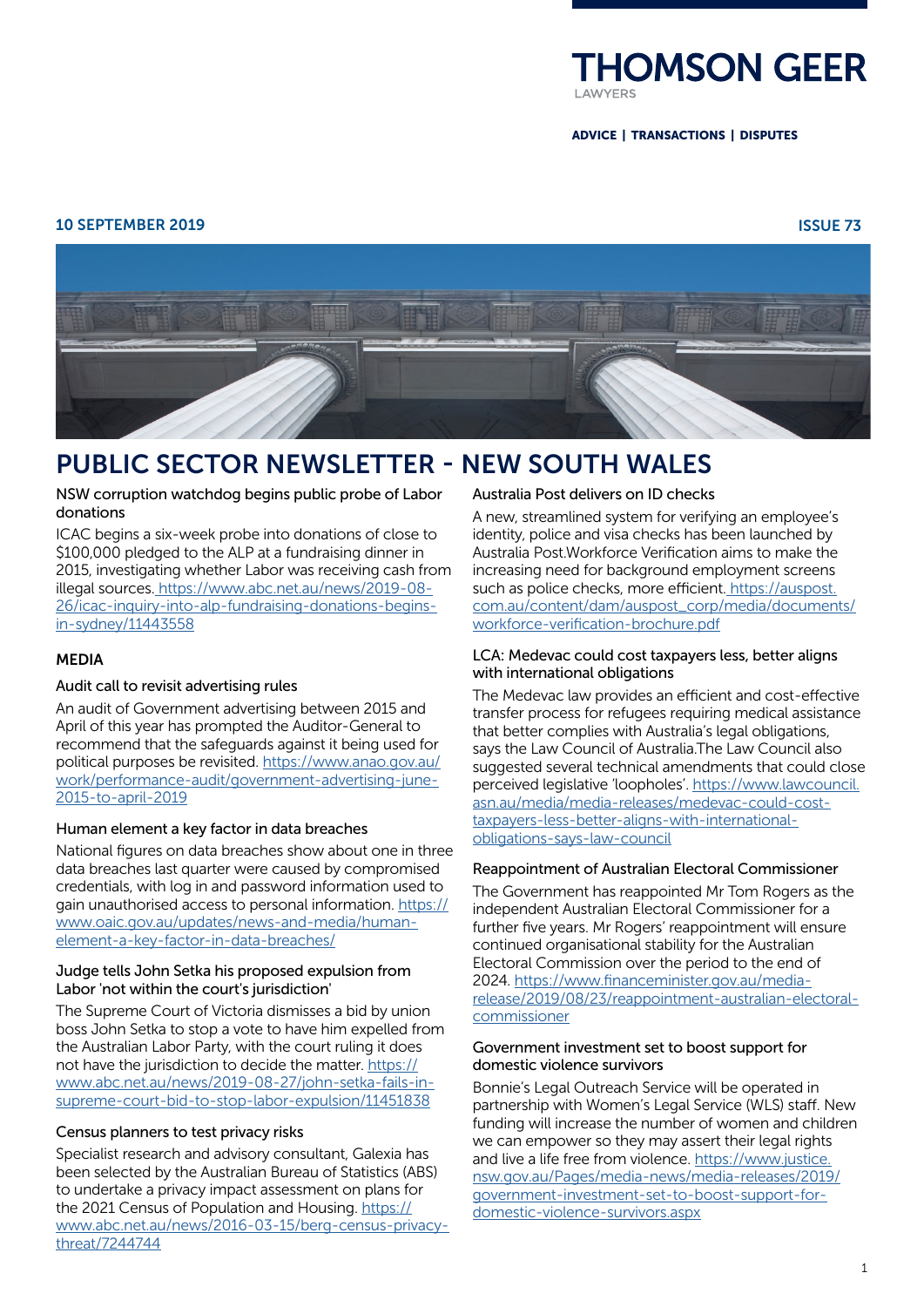**HOMSON GEER** 

ADVICE | TRANSACTIONS | DISPUTES

### PM sets up APS guideposts for the future

The Prime Minister has outlined six 'guideposts'' he expects the Australian Public Service (APS) to follow if it is to support his Government's priorities for the future. [https://www.apsc.gov.au/prime-ministers-six-guideposts](https://www.apsc.gov.au/prime-ministers-six-guideposts-public-service)[public-service](https://www.apsc.gov.au/prime-ministers-six-guideposts-public-service)

#### PUBLISHED - ARTICLES, PAPERS, REPORT

# [Discussion paper: a model for positive human rights reform](https://www.humanrights.gov.au/our-work/rights-and-freedoms/publications/discussion-paper-model-positive-human-rights-reform-2019)

Australian Human Rights Commission: 29 August 2019 This paper outlines what our current system of human rights protections looks like, how it is and isn't effective in ensuring that government respects, protects and fulfils our human rights, why reforming the current system is critical, and options for reform Discussion paper: a model for positive human rights reform

## [Australia's implementation of the OECD Anti-Bribery](https://www.aph.gov.au/About_Parliament/Parliamentary_Departments/Parliamentary_Library/pubs/rp/rp1920/Anti-BriberyConvention)  **Convention**

Cat Barker, Foreign Affairs, Defence and Security: 28 August 2019

The recommendations in the two reports provide a useful starting point for consideration of measures to further improve Australia's compliance with the Convention and its broader response to foreign bribery

# [Government Advertising: June 2015 to April 2019](https://www.anao.gov.au/work/performance-audit/government-advertising-june-2015-to-april-2019)

#### ANAO Report No 7: 26 August 2019

The objective of this audit is to assess the effectiveness of the Department of Finance's and selected entities' implementation of the Australian Government's campaign advertising framework

# [OAIC Corporate Plan 2019–20](https://www.oaic.gov.au/updates/news-and-media/corporate-plan-2019-20/)

23 August 2019 - Our Corporate Plan for 2019–20 sets out our vision for increasing public trust and confidence in the protection of personal information and access to government-held information.

#### [Implementation of the 'Smith Review' and progress in](https://www.pmc.gov.au/resource-centre/pmc/implementation-report-smith-review)  [strengthening protective security procedures, practices](https://www.pmc.gov.au/resource-centre/pmc/implementation-report-smith-review)  [and culture: 12 month follow up review](https://www.pmc.gov.au/resource-centre/pmc/implementation-report-smith-review)

Peter Vardos; Department of the Prime Minister and Cabinet (Australia): 19 August 2019

This review considers progress to date in strengthening PM&C's protective security procedures, practices and culture protective security culture. It also includes recommendations to guide ongoing efforts to mature protective security culture across the department and broader Australian Public Service.

# IN PRACTICE AND COURTS

# [Practice Directions - High Court of Australia, No 1 of](http://www.hcourt.gov.au/assets/registry/practice-directions/Practice_Direction_No_1_of_2019_Joint_Book_of_Authorities.pdf)  [2019: Legislation and Authorities Appeals and Other Full](http://www.hcourt.gov.au/assets/registry/practice-directions/Practice_Direction_No_1_of_2019_Joint_Book_of_Authorities.pdf)  [Court Matters](http://www.hcourt.gov.au/assets/registry/practice-directions/Practice_Direction_No_1_of_2019_Joint_Book_of_Authorities.pdf)

Reminder: This Practice Direction takes effect in relation to matters set down for hearing after 1 October 2019. In consultation with the respondent and any interveners, the appellant must prepare a joint book of the authorities which reference will be made during the course of oral argument at the hearing of the appeal.

# [Draft Religious Freedom Bills](https://www.ag.gov.au/Consultations/Pages/religious-freedom-bills.aspx)

The Australian Government invites submissions on a package of legislative reforms on religious freedom. These are the: Religious Discrimination Bill 2019; Religious Discrimination (Consequential Amendments) Bill 2019 and Human Rights Legislation Amendment (Freedom of Religion) Bill 2019. The draft Bills are available on the Attorney-General's Department website. Submissions on the Bills close on 2 October 2019

## [Whole of Australian Government Legal Services Panel](https://www.ag.gov.au/LegalSystem/LegalServicesCoordination/Pages/purchasing-legal-services.aspx)

The Whole of Australian Government Legal Services Panel commenced on 15 August 2019. Alongside the panel, Commonwealth agencies can use AGS for any legal work at any time. Participating agencies must use the panel for new legal services procurements from 15 August 2019, subject to some exemptions.

# AAT Bulletin

The AAT Bulletin is a weekly publication containing a list of recent AAT decisions and information relating to appeals against AAT decisions, including immigration and citizenship. [Issue No. 34/2019, 26 August 2019](https://www.aat.gov.au/AAT/media/AAT/Files/AAT%20Bulletins/34-19.pdf)

#### OAIC Submissions

[Developing Standards for Artificial Intelligence: Hearing](https://www.oaic.gov.au/engage-with-us/submissions/developing-standards-for-artificial-intelligence-hearing-australias-voice-submission-to-standards-australia/)  [Australia's Voice — Submission to Standards Australia](https://www.oaic.gov.au/engage-with-us/submissions/developing-standards-for-artificial-intelligence-hearing-australias-voice-submission-to-standards-australia/)

# Law Council of Australia Submissions

07 August 2019— Law Council - [Inquiry into the Impact of](https://www.lawcouncil.asn.au/resources/submissions/inquiry-into-the-impact-of-the-exercise-of-law-enforcement-and-intelligence-powers-on-the-freedom-of-the-press)  [the Exercise of Law Enforcement and Intelligence Powers](https://www.lawcouncil.asn.au/resources/submissions/inquiry-into-the-impact-of-the-exercise-of-law-enforcement-and-intelligence-powers-on-the-freedom-of-the-press)  [on the Freedom of the Press](https://www.lawcouncil.asn.au/resources/submissions/inquiry-into-the-impact-of-the-exercise-of-law-enforcement-and-intelligence-powers-on-the-freedom-of-the-press)

#### Current Senate Inquiries

#### Legal and Constitutional Affairs References Committee

The impact of changes to service delivery models on the [administration and running of Government programs](https://www.aph.gov.au/Parliamentary_Business/Committees/Senate/Legal_and_Constitutional_Affairs/ServiceDelivery) [Nationhood, national identity and democracy](https://www.aph.gov.au/Parliamentary_Business/Committees/Senate/Legal_and_Constitutional_Affairs/Nationhood) Environment and Communications References Committee [Press Freedom](https://www.aph.gov.au/Parliamentary_Business/Committees/Senate/Environment_and_Communications/PressFreedom)

# **NSW**

#### [NSW IPC: Right to Know Week NSW](https://www.ipc.nsw.gov.au/RTKWNSW2019)

Right to Know Day (RTK) is an international annual event held on 28 September that aims to increase awareness of individuals' right of access to government information and open, transparent governance.

#### ICAC: Public inquiry into allegations concerning political donations starts

The NSW Independent Commission Against Corruption's (ICAC) public inquiry into allegations concerning political donations, the NSW Branch of the Australian Labor Party (ALP), members of Chinese Friends of Labor and others will start from 26 August 2019 [MEDIA ALERT Public inquiry into](https://www.icac.nsw.gov.au/media-centre/media-releases/2019-media-releases/media-alert-public-inquiry-into-allegations-concerning-political-donations-starts-monday)  [allegations concerning political donations starts Monday](https://www.icac.nsw.gov.au/media-centre/media-releases/2019-media-releases/media-alert-public-inquiry-into-allegations-concerning-political-donations-starts-monday)

### **JUDCOM**

[Local Court Bench Book Update 132 published 21 August](https://www.judcom.nsw.gov.au/local-court-bench-book-update-132-published/)  [2019](https://www.judcom.nsw.gov.au/local-court-bench-book-update-132-published/) 

[Civil Trials Bench Book Update 39 19 August 2019](https://www.judcom.nsw.gov.au/civil-trials-bench-book-update-39/)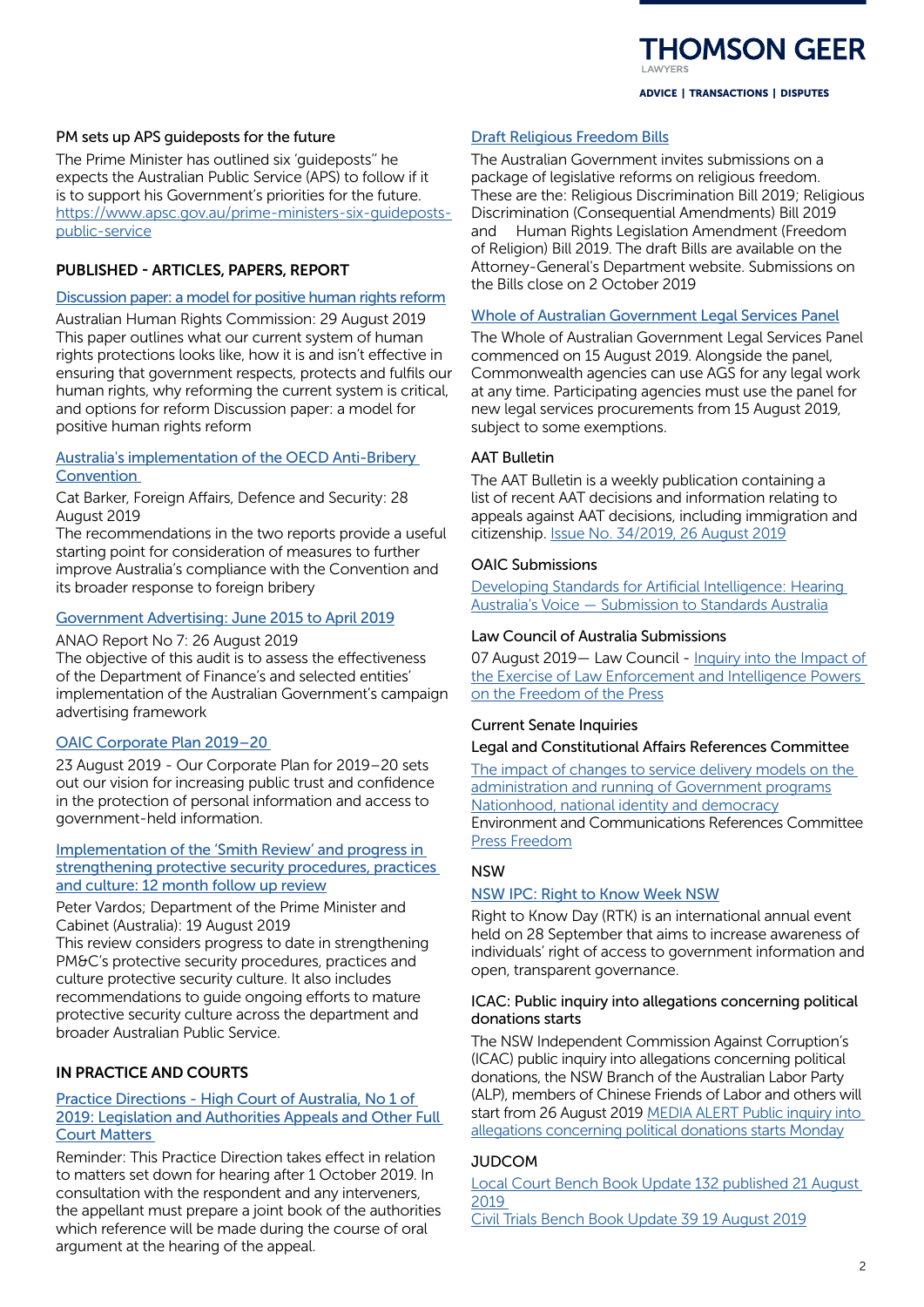**HOMSON GEER** 

ADVICE | TRANSACTIONS | DISPUTES

# [Report of the Standing Committee on Law and Justice](https://inbrief.nswbar.asn.au/articles/cdb25a7c087884e2216dfe14262829f5)  [on the Crimes \(Appeal and Review\) Amendment \(Double](https://inbrief.nswbar.asn.au/articles/cdb25a7c087884e2216dfe14262829f5)  [Jeopardy\) Bill 2019](https://inbrief.nswbar.asn.au/articles/cdb25a7c087884e2216dfe14262829f5)

The Standing Committee on Law and Justice has today released its report on the Crimes (Appeal and Review) Amendment (Double Jeopardy) Bill 2019.

# [Decisions of interest](https://nswca.judcom.nsw.gov.au/)

August 22 2019 - Practice support - The NSW Court of Appeal has just published its latest Decisions of Interest Bulletin on the Court of Appeal website. [Learn more here.](https://nswca.judcom.nsw.gov.au/latest-decisions-of-interest/)

# **CASES**

# [Choi v University of Technology Sydney \[2019\]](https://www.caselaw.nsw.gov.au/decision/5d5f7a80e4b0ab0bf60713cc)  [NSWCATAD 176](https://www.caselaw.nsw.gov.au/decision/5d5f7a80e4b0ab0bf60713cc)

ADMINISTRATIVE LAW — Freedom of information — Access to information – application for Tribunal to refuse to deal with review application under s 109 of the Government Information (Public Access) Act 2009 – application for summary dismissal of review application – Tribunal refused to deal with and dismissed review application.

# [Murrant v Building Professionals Board \[2019\]](https://www.caselaw.nsw.gov.au/decision/5d5c9a3ce4b0ab0bf607127a)  [NSWCATOD 130](https://www.caselaw.nsw.gov.au/decision/5d5c9a3ce4b0ab0bf607127a)

ADMINISTRATIVE REVIEW – accredited certifier – findings of unsatisfactory professional conduct – disciplinary ordersMurrant v Building Professionals Board [2019] NSWCATOD 130

# [Harris v Mathieson \(in his capacity as an authorised](https://www.caselaw.nsw.gov.au/decision/5d5b1e19e4b0ab0bf6071197)  [officer under the Water Management Act 2000 \(NSW\)](https://www.caselaw.nsw.gov.au/decision/5d5b1e19e4b0ab0bf6071197)  [\[2019\] NSWSC 1064](https://www.caselaw.nsw.gov.au/decision/5d5b1e19e4b0ab0bf6071197)

ADMINISTRATIVE LAW – ground of review other than procedural fairness – improper exercise of power – plaintiffs issued with notices from defendant on behalf of the National Resources Access Regulator – notices issued under s 338A Water Management Act 2000 (NSW) – notices required the provision of stipulated information and documents – notices said to be issued as part of an investigation by NRAR into the plaintiffs' water access and use at their two farms – notices said to be issued for the purpose of determining whether there had been compliance with or contravention of identified conditions of the access licence for each of the properties – whether the defendant was entitled to require the plaintiffs to furnish the stipulated information/documents – whether the information/documents were required for the purpose of ascertaining whether the plaintiffs had contravened identified conditions of the respective access licences – notices set aside.

# [Frost v State of New South Wales, Department of](https://www.caselaw.nsw.gov.au/decision/5d55f7a9e4b0c3247d711242)  [Communities and Justice \[2019\] NSWCATAD 165](https://www.caselaw.nsw.gov.au/decision/5d55f7a9e4b0c3247d711242)

PRACTICE AND PROCEDURE – Principles applying to power to make confidentiality orders – Whether Tribunal should dispense with a hearing PROCEDURAL FAIRNESS – Apprehended or actual bias - Whether Tribunal member should recuse herself.

# [Turner v Department of Planning and Environment \[2019\]](https://www.caselaw.nsw.gov.au/decision/5d55f9fbe4b0c3247d711255)  [NSWCATAD 166](https://www.caselaw.nsw.gov.au/decision/5d55f9fbe4b0c3247d711255)

ADMINISTRATIVE LAW – freedom of information – preliminary draft expert report – whether release could reasonably be expected to prejudice the effective exercise of agency's functions – effect upon availability of experts to assist agency – consideration of broader circumstances where expert does not object to disclosure.

# [Zidar v NSW Department of Justice \(Office of the General](https://www.caselaw.nsw.gov.au/decision/5d55f76de4b0c3247d71123e)  [Counsel\) \[2019\] NSWCATAD 164](https://www.caselaw.nsw.gov.au/decision/5d55f76de4b0c3247d71123e)

ADMINISTRATIVE LAW –access to information –whether respondent holds further information – reasonableness of searches Zidar v NSW Department of Justice (Office of the General Counsel) [2019] NSWCATAD 164.

# LEGISLATION

## [Same-Sex Relationships \(Equal Treatment in](https://www.legislation.gov.au/Details/F2019L01082)  [Commonwealth Laws—General Law Reform\) \(Veterans'](https://www.legislation.gov.au/Details/F2019L01082)  [Affairs\) Regulations 2019](https://www.legislation.gov.au/Details/F2019L01082)

These regulations repeal and remake the Same-Sex Relationships (Equal Treatment in Commonwealth Laws — General Law Reform) (Veterans' Affairs) Regulations 2009 without amendments and to ensure dependants of deceased Australian Defence Force members continue receiving benefits under the Military Rehabilitation and Compensation Act 2004 and the Veterans' Entitlements Act 1986.

# NSW

# Proclamations commencing Acts

[Surveillance Devices Amendment \(Statutory Review\) Act](https://www.legislation.nsw.gov.au/regulations/2019-421.pdf)  [2018 No 90 \(2019-421\)](https://www.legislation.nsw.gov.au/regulations/2019-421.pdf) — published LW 30 August 2019

# Regulations and other miscellaneous instruments

[Administrative Arrangements \(Administrative Changes—](https://www.legislation.nsw.gov.au/regulations/2019-422.pdf) [Transfer of EPA Staff\) Order 2019](https://www.legislation.nsw.gov.au/regulations/2019-422.pdf) (2019-422) — published LW 30 August 2019 [Crimes \(Domestic and Personal Violence\) Amendment](https://www.legislation.nsw.gov.au/regulations/2019-424.pdf)  [\(Prescribed Form\) Regulation 2019](https://www.legislation.nsw.gov.au/regulations/2019-424.pdf) (2019-424) published LW 30 August 2019 [Criminal Records Regulation 2019](https://www.legislation.nsw.gov.au/regulations/2019-425.pdf) (2019-425) published LW 30 August 2019 [Subordinate Legislation \(Postponement of Repeal\) Order](https://www.legislation.nsw.gov.au/regulations/2019-442.pdf)  [\(No 2\) 2019](https://www.legislation.nsw.gov.au/regulations/2019-442.pdf) (2019-442) — published LW 30 August 2019 [Contaminated Land Management \(Adjustable Amounts\)](https://www.legislation.nsw.gov.au/regulations/2019-404.pdf)  [Notice 2019 \(](https://www.legislation.nsw.gov.au/regulations/2019-404.pdf)2019-404) — published LW 23 August 2019 [Dust Diseases Tribunal Regulation 2019](https://www.legislation.nsw.gov.au/regulations/2019-405.pdf) (2019-405) published LW 23 August 2019 [Film and Television Industry \(Advisory Committee\)](https://www.legislation.nsw.gov.au/regulations/2019-406.pdf)  [Regulation 2019](https://www.legislation.nsw.gov.au/regulations/2019-406.pdf) (2019-406) — published LW 23 August 2019

# Bills introduced Government – 23 August 2019 [Children's Guardian Bill 2019](https://www.legislation.nsw.gov.au/#/view/bill/6880176a-0c6b-4af5-a509-33fc4ca8eb3d)

# [Justice Legislation Amendment Bill 2019](https://www.legislation.nsw.gov.au/#/view/bill/f6cf7022-1f9f-40d6-ab42-3c85c3648f6c)

The object of this Bill is to amend various Acts and regulations relating to courts, crimes and otherStronger Communities portfolio matters.